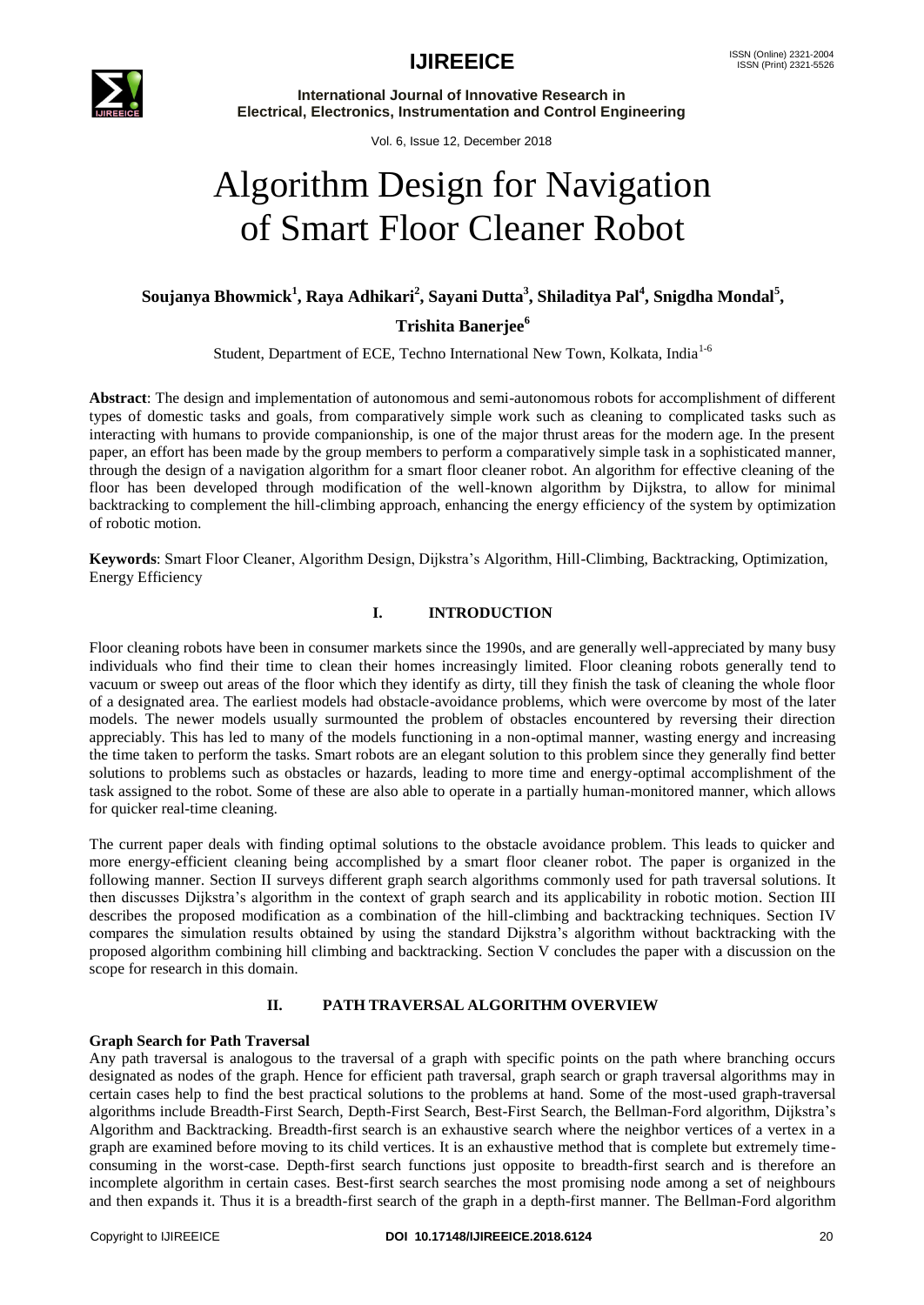### $\text{IJIREEICE}$   $\text{IMSN (Online) }$  2321-2004



#### **International Journal of Innovative Research in Electrical, Electronics, Instrumentation and Control Engineering**

Vol. 6, Issue 12, December 2018

computes the shortest path from a single source vertex to all other vertices in a weighed directed graph. It is slower than Dijkstra's algorithm for any given problem. Dijkstra's algorithm helps to determine the shortest paths between nodes in a directed weighed graph and is most often used for path traversal. The basic form of Dijkstra's algorithm does not provide for backtracking, which allows the return to and further search from a previous node when the traversal algorithm reaches a dead end. Backtracking can significantly speed up the performance of Dijkstra's algorithm in worst-case scenarios. Hence, the present work starts from an investigation of Dijkstra's algorithm.

#### **Dijkstra's Algorithm and its Implementation**

The flowchart for Dijkstra's Algorithm is given in Figure 1 which follows. The implementation of this algorithm in its general form is discussed next.



Figure 1: Flowchart of Dijkstra's Algorithm

In the following algorithm, the code  $u \leftarrow$  vertex in Q with min dist[u], searches for the vertex u in the vertex set Q that has the least dist[u] value. length (u, v) returns the length of the edge joining (i.e. the distance between) the two neighbor-nodes u and v. The variable alt on line 18 is the length of the path from the root node to the neighbor node v if it were to go through u. If this path is shorter than the current shortest path recorded for v, that current path is replaced with this alt path. The prev array is populated with a pointer to the "next-hop" node on the source graph to get the shortest route to the source.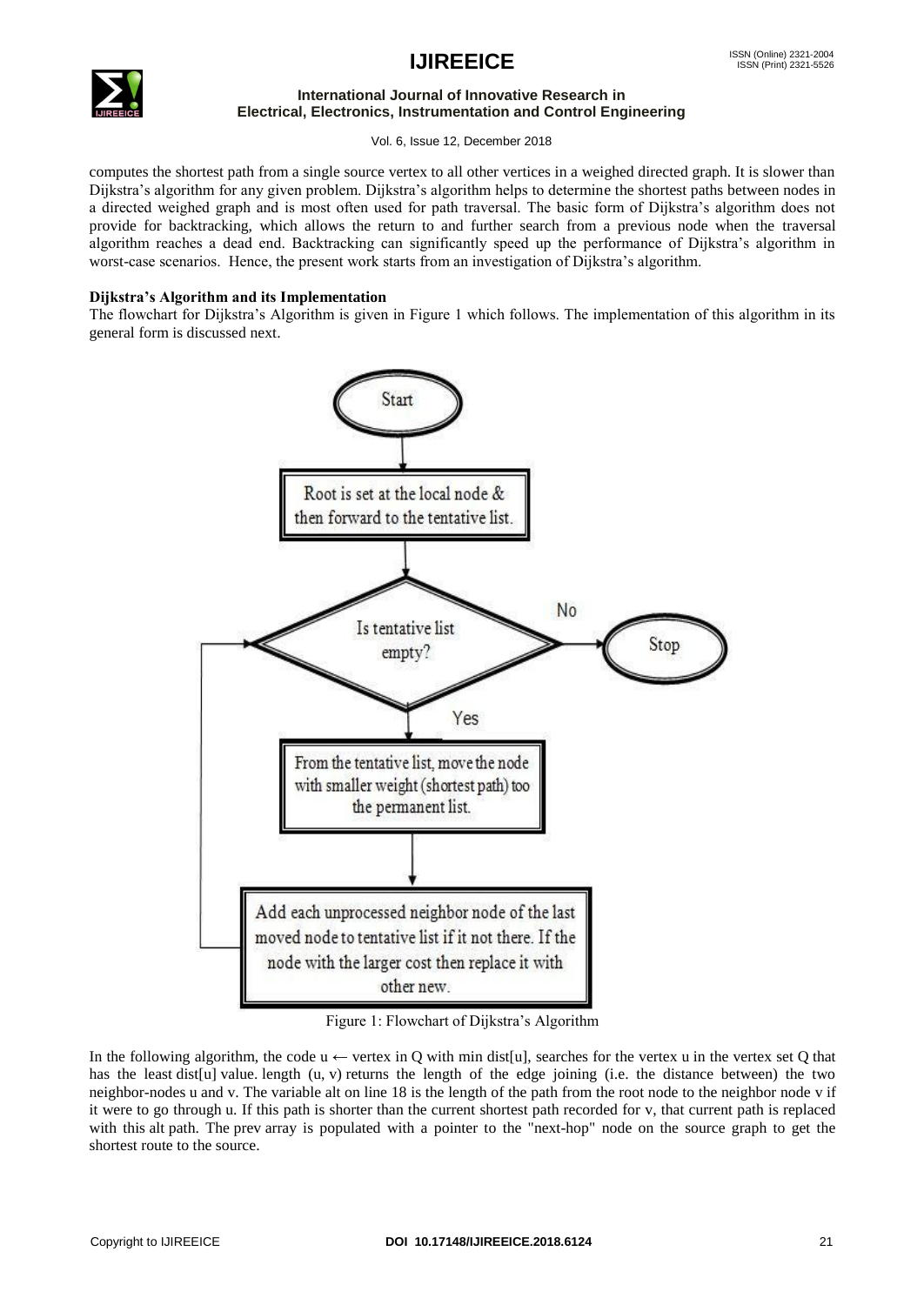



#### **International Journal of Innovative Research in Electrical, Electronics, Instrumentation and Control Engineering**

Vol. 6, Issue 12, December 2018

#### **Pseudocode 1: Forward Traversal**

```
1 function Dijkstra(Graph, source):
2
3 create vertex set Q
4
5 for each vertex v in Graph: // Initialization<br>6 dist[v] \leftarrow INFINITY // Unknown dist
6 dist[v] \leftarrow \text{INFINITE} // Unknown distance from source to v
7 prev[v] \leftarrow UNDEFINED // Previous node in optimal path from source
8 add v to Q// All nodes initially in Q (unvisited nodes)
\frac{9}{10}dist[source] \leftarrow 0 // Distance from source to source
11 
12 while Q is not empty:
13 u \leftarrow vertex in O with min dist[u] // Node with the least distance
14 // will be selected first
15 remove u from Q
16 
17 for each neighbour v of u: // where v is still in Q.
18 alt \leftarrow dist[u] + length(u, v)
19 if alt<dist[v]: // A shorter path to v has been found
20 dist[v] \leftarrow alt
21 prev[v] \leftarrow u
22 return dist[], prev[]
```
 If we are only interested in a shortest path between vertices source and target, we can terminate the search after line 15 if  $u =$  target. Now we can read the shortest path from source to target by reverse iteration.

#### **Pseudocode 2: Reverse Iteration**

- $1 S \leftarrow$  empty sequence
- 2  $u \leftarrow$  target
- 3 **if**  $prev[u]$  is defined **or**  $u = source$ : //Do something only if the vertex is reachable
- 4 **while** u is defined: // Construct the shortest path with a stack S
- 5 insert u at the beginning of S// Push the vertex onto the stack
- 6  $u \leftarrow prev[u]$  // Traverse from target to source

Now sequence S is the list of vertices constituting one of the shortest paths from source to target, or the empty sequence if no path exists.

A more general problem would be to find all the shortest paths between source and target considering several different paths with same path lengths. On completion of execution of the algorithm, prev[] data structure will actually describe a graph that is a subset of the original graph with some edges removed with every path from any starting node to any other node in the new graph being the shortest path between those nodes in the original graph, and all paths of that length from the original graph being present in the new graph. Then a path finding algorithm can be used to actually find all these shortest paths between two given nodes on the new graph.

Dijkstra's Algorithm has been extensively investigated for the provision of obstacle avoidance based traversal solutions. Data mining based on the algorithm has been used by some researchers to identify efficient path traversal patterns for test environments [1]. Indoor path planning using the standard algorithm, along with dictionaries in one case, for a robotic vehicle has also been investigated by researchers [2] [3]. The algorithm has also been particularly used for the planning of shortest paths for static environments [4]. However, if the environment is dynamic, the standard algorithm suffers greatly in terms of performance. Thus, a modified version of the algorithm is proposed and simulated to compare with the standard algorithm in case of random environments. This is discussed in the next section.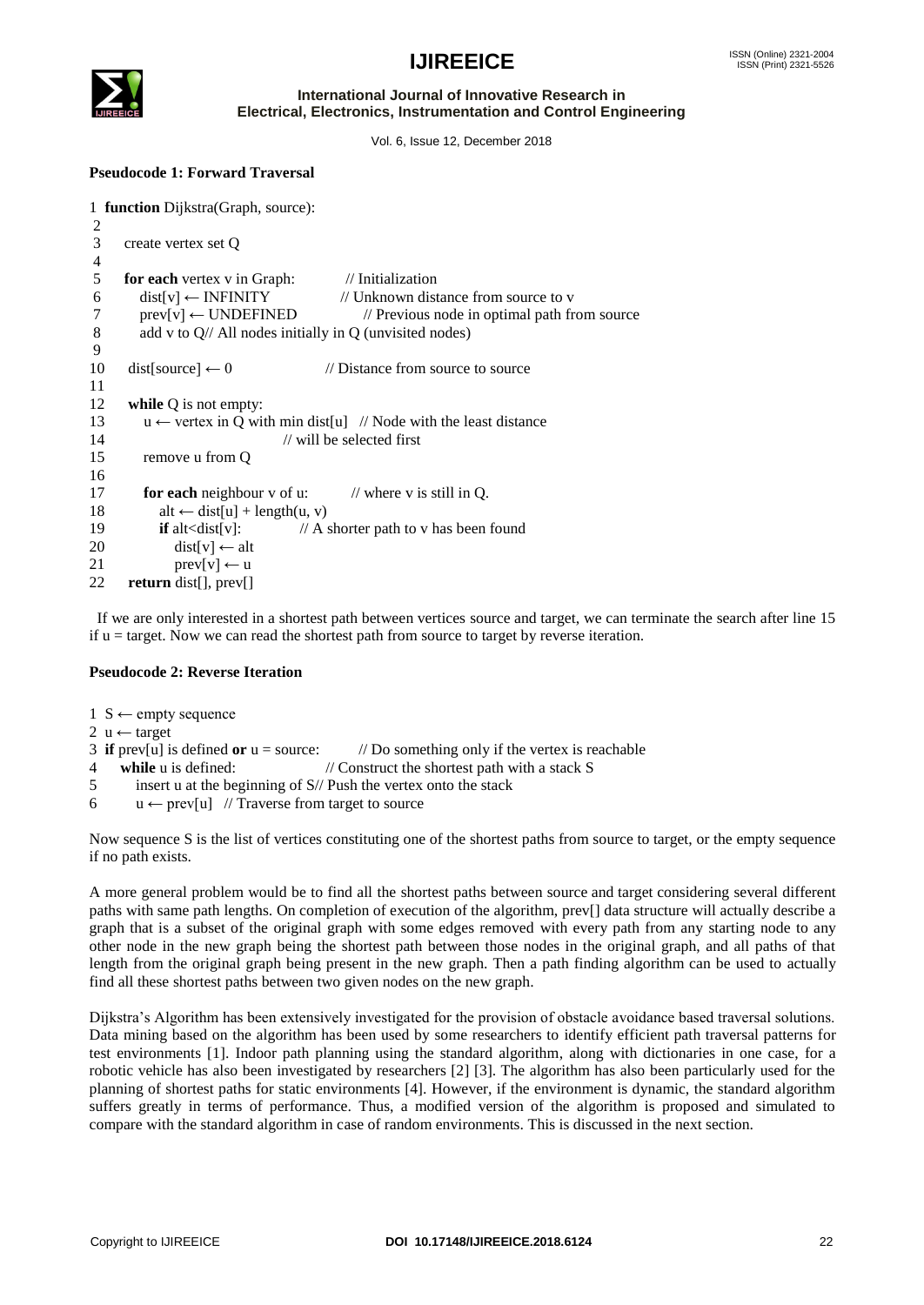## $\text{IJIREEICE}$   $\text{IMSN (Online) }$  2321-2004



#### **International Journal of Innovative Research in Electrical, Electronics, Instrumentation and Control Engineering**

Vol. 6, Issue 12, December 2018

#### **III. MODIFIED ALGORITHM WITH HILL CLIMBING AND BACKTRACKING**

For a dynamic environment, the reduced graph generated analogous to a real-world path by Dijkstra's Algorithm changes continuously, hence it does not provide a good solution on its own. To improve the solution for a dynamic environment, we consider the additional technique of hill-climbing, where the best (or nearest) node among a set of neighbour nodes is chosen for expansion to implement shortest path traversal. Additionally, if the child nodes of the selected node are worse in terms of the distance parameter, backtracking allows a return to the most recent previous node for re-evaluation of path. This circumvents the problem of a robot reversing a long way to avoid an obstacle. The pseudocode for hill-climbing is shown below

#### **Pseudocode 3: Hill Climbing**

| 1 Set node $u[0]$ as start node                                                 |  |  |
|---------------------------------------------------------------------------------|--|--|
| 2 Set node t as end node                                                        |  |  |
| 3 while $u[0] \neq t$                                                           |  |  |
| <b>calculate</b> $d(u[0])$ as distance between u and t<br>4                     |  |  |
| Examine the nodes adjacent to $u[0]$<br>-5                                      |  |  |
| <b>if</b> at a node u[j] adjacent to u[0], $d(u[0]) - d(u[i])$ is maximum<br>-6 |  |  |
| Set $u[0]=u[i]$                                                                 |  |  |
| 8 return to step 3                                                              |  |  |

In the scenario considered above, it may happen that the shortest path between two nodes may lead to an obstacle in which case it is better to consider the next best node and repeat the process. This is the technique of backtracking. The pseudocode snippet for backtracking is illustrated below.

Pseudocode 4: Backtracking

| 1 Set node $u[0]$ as start node                                                                   |
|---------------------------------------------------------------------------------------------------|
| 2 Set node t as end node                                                                          |
| 3 while $u[0] \neq t$                                                                             |
| calculate $d(u[0])$ as distance between u and t                                                   |
| Examine the nodes adjacent to $u[0]$                                                              |
| <b>if</b> at a node u[j] adjacent to u[0], $d(u[0]) - d(u[j])$ is maximum                         |
| Set $u[1]=u[i]$                                                                                   |
| Examine the nodes adjacent to $u[1]$                                                              |
| calculate $d(u[1])$ as distance between u and t                                                   |
| 10<br><b>if</b> at a node u[k] adjacent to u[1], $d(u[1]) - d(u[k])$ is maximum                   |
| 11<br>if current $d(u[1]) - d(u[k])$ previous $d(u[0]) - d(u[j])$                                 |
| 12<br><b>return</b> to step 3                                                                     |
| 13<br>else discard node corresponding to $u[1]$ , set $u[0]$ as initial node and return to step 3 |

### **IV. RESULTS**

The algorithms were simulated in a dynamic random environment. The results of the simulation are shown in Table 1 below.

| Environment | <b>Algorithm</b>                | Traversal Time (s) |
|-------------|---------------------------------|--------------------|
|             | Dijkstra's Algorithm            | 535                |
|             | Hill-Climbing with Backtracking | 415                |
|             | Dijkstra's Algorithm            | 211                |
|             | Hill-Climbing with Backtracking | 180                |
|             | Dijkstra's Algorithm            | 255                |
|             | Hill-Climbing with Backtracking |                    |